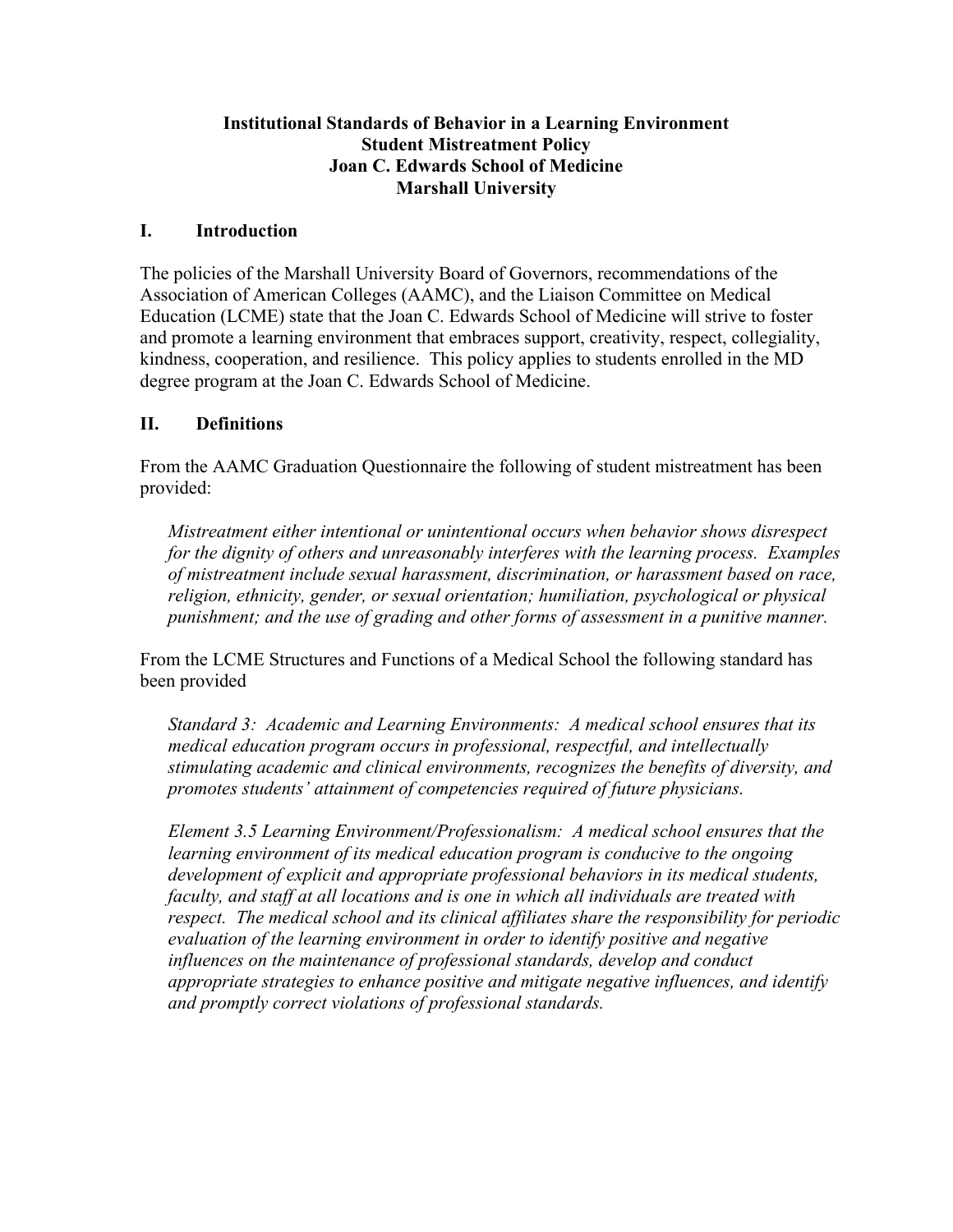*3.6 Student Mistreatment: A medical education program defines and publicizes its code of professional conduct for the relationship between medical students, including visiting medical students, and those individuals with whom students interact during the medical education program. A medical school develops effective written policies that address violations of the code, has effective mechanisms in place for a prompt response to any complaints and supports educational activities aimed at preventing inappropriate behavior. Mechanisms for reporting violations of the code of professional conduct are understood by medical students, including visiting medical students, and ensure that any violations can be registered and investigated without fear of retaliation.*

Physicians are held to high standards of professionalism. The medical learning environment should facilitate the skills and knowledge of collegial attitudes for effective, caring and compassionate health care. In order to nurture these skills, respect between teachers and students, staff and students, and between fellow students must be present. Those in authority are expected to role model these behaviors of high professionalism in their interactions with patients, family members, members of the health care team, staff and students.

It is acknowledged that the social and behavioral diversity of faculty, residents, staff and students may lead to alleged, perceived or real incidents of inappropriate behavior or mistreatment of individuals. Examples of inappropriate professional behaviors include, but are not limited to: (examples from LCME standards)

- Publically embarrassed or humiliated
- Threaten or actual physical harm
- Required to perform personal services
- Subjected to unwanted sexual advances
- Request to exchange sexual favors for grades or other rewards
- Denied opportunities for training or rewards based upon gender, race, ethnicity or sexual orientation
- Subjected to offensive, sexist remarks/names based upon race, ethnicity, gender or sexual orientation
- Received lower evaluations or grades solely because of race, ethnicity, gender, or sexual orientation rather than performance

# **III. Reporting Procedures**

The individual considering making a report of mistreatment should first, if at all possible, attempt to resolve the matter directly with the alleged offender. Students may consult with the Assistant Dean of Student Affairs at any time for assistance. Such informal consultation will be confidential, unless precluded by safety of the student or University policy and procedure. Students have the right to report such incidents without fear of retribution or retaliation.

Any case that this does not resolve the situation, the student is then encouraged to file a formal report to the Assistant Dean of Student Affairs who will then begin to conduct a formal investigation which will include:

• Interview the student